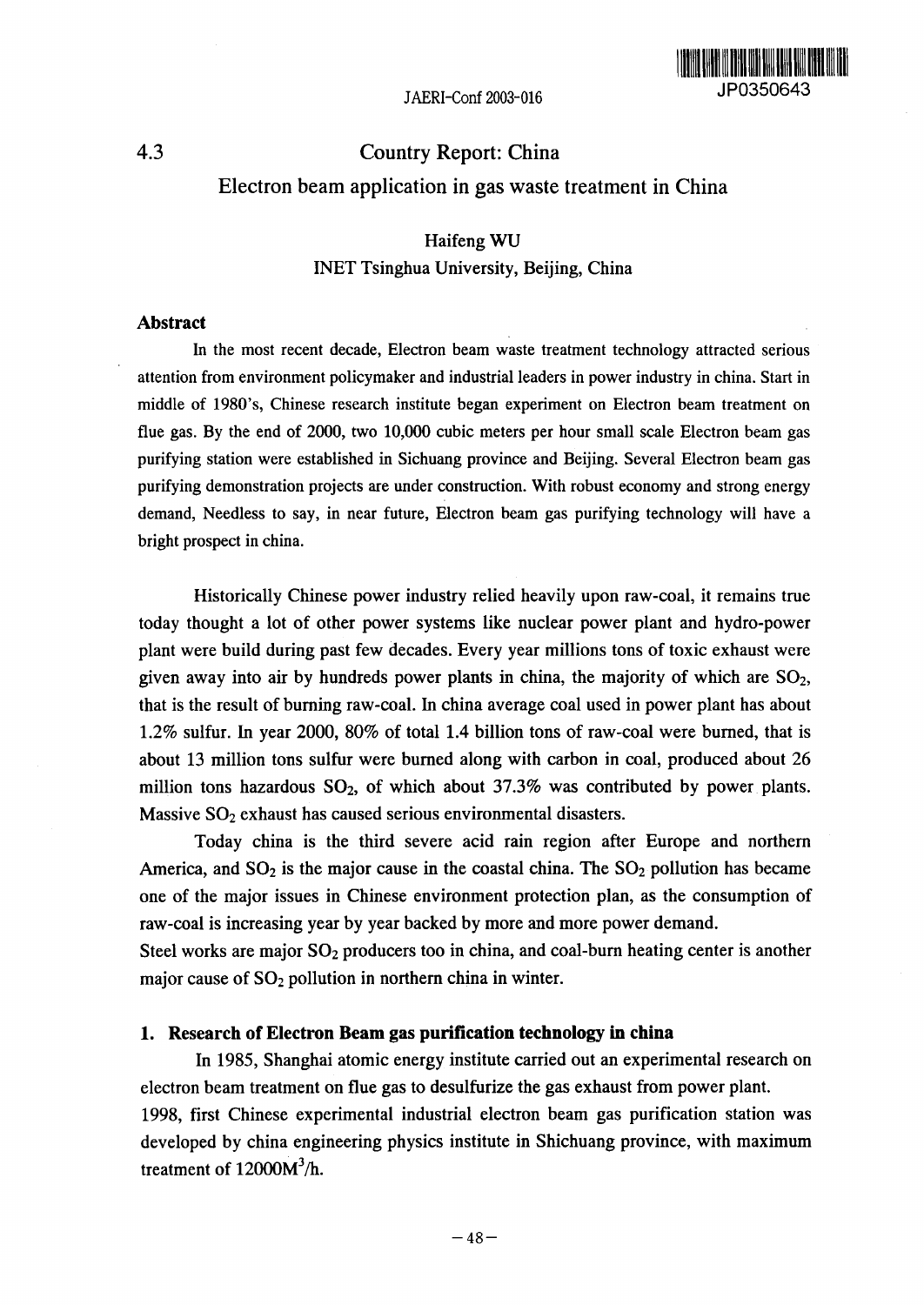In 2000, another experimental facility of electron beam gas purification was installed in Tsinghua University in Beijing, whose maximum rate is  $10000 \, \text{M}^3/\text{h}$ , to develop new electron beam treatment process.

## **2. Industrial application of Electron Beam gas purification technology in china**

In 1995, a cooperative project between Chinese government and Japanese Ebara Co. was signed to demonstrate the feasibility of electron beam gas purification technology in Chendu power plant in Shichuai province, the maximum gas treatment capacity is 300,000  $M^3/h$ . The project was finished and qualified in September 1997, and put into operation in Jan 1998. This is the first industrial EB project in china. With success of this project, some four other power plants had already applied to government to adopt EB technology, including one in Beijing, One in Shangxi province One in Zhejing province, and one in Guangxi autonomy region. And other 98%+ power plants are actively evaluating the EB method, as they will have to pay expensive penalty bill if they couldn't meet the reduced S02 exhaust quotes **in** next few years.

#### **3. Economical analysis of Electron beam gas purification process in China**

Electron beam gas purification technology is recognized better solution to the  $SO<sub>2</sub>$ pollution as comparing with other alternatives in China. It's much more cost effective than other methods, at Chengdu power plant EB project, average operation cost for one ton  $SO_2$  reduction is about \$100, initial investment of EB system for a 100MW power plant is about 10 million US dollar. It's believed that the cost of EB system will be reduced to about one third to half of current level in next five years, as technology became more mature and more and more companies join to compete in this profitable business.

## **4. Development of Electron beam gas purification equipment in china**

In order to make EB gas purification system more affordable for Chinese power producers, a lot Chinese institutes and companies are researching and developing equipments and components that new generation EB system may need. In 1996, the first demonstration project-Chendu EB system, about 61.4% of all components and subsystems are domestically made. Now, in new demonstration EB projects, more than 90% of all components are manufactured in china, some made 100%. Still a lot of work need to be done in order to produce the key component in the EB system, a large current electron accelerator whose reliability and lifetime can match those of one imported from Russia and Japan.